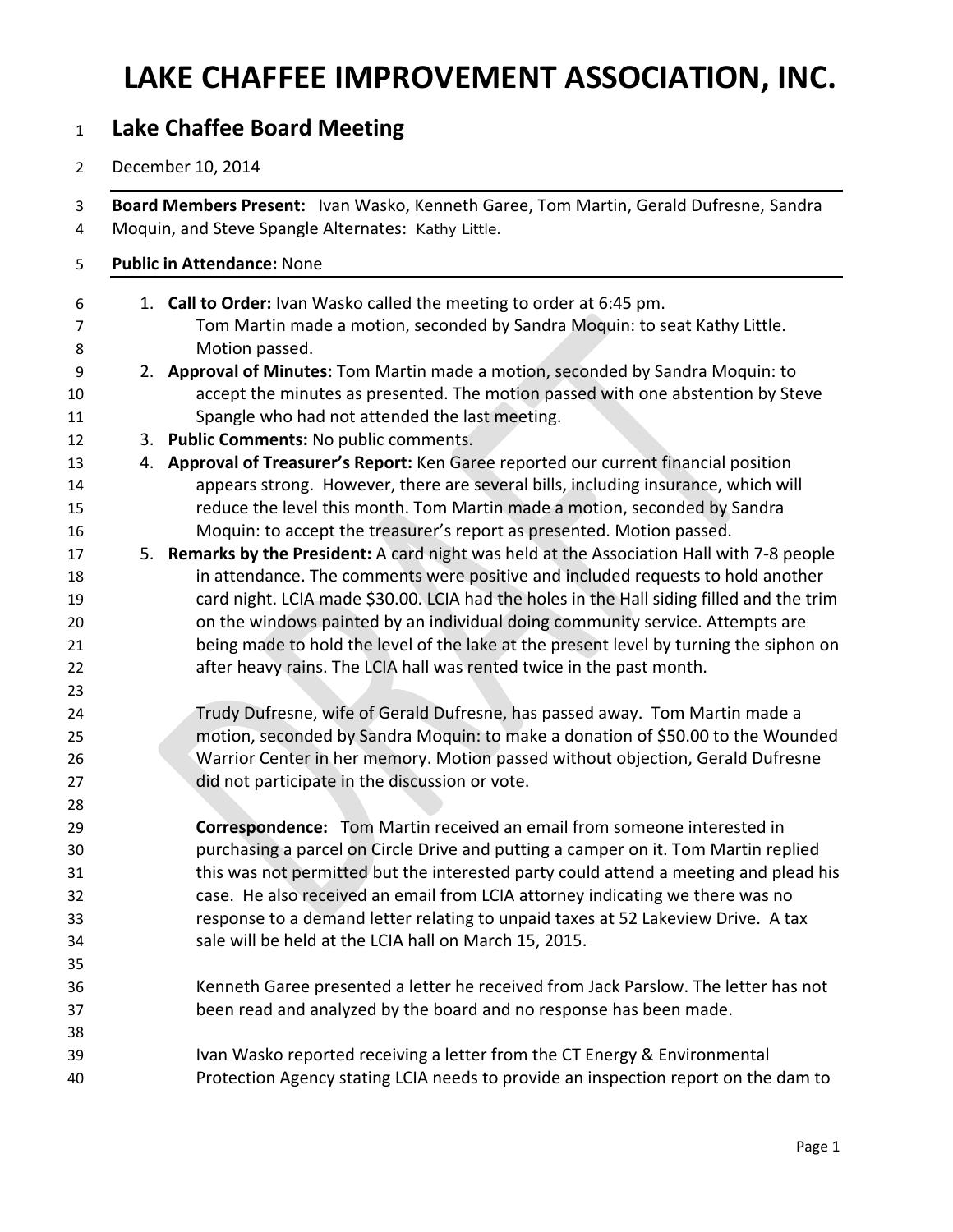## **LAKE CHAFFEE IMPROVEMENT ASSOCIATION, INC.**

| 41 | them by March 15, 2015, or be subject to injunction provisions. The letter was             |
|----|--------------------------------------------------------------------------------------------|
| 42 | referred to Kari Olson, the Dam Chairman, who was not able to attend.                      |
| 43 |                                                                                            |
| 44 | 6. Chairman's report: Sandra Moquin, Main Beach Chairman, reported some damage to          |
| 45 | the beach fence. She has not received any responses to her request for help cleaning       |
| 46 | the beach.                                                                                 |
| 47 |                                                                                            |
| 48 | Ivan Wasko, Fund Raising Chairman, repeated the comments from his Presidents               |
| 49 | report, regarding activity at the Association Hall.                                        |
| 50 |                                                                                            |
| 51 | Ivan Wasko, Roads Chairman, reported after several warnings he had to have a               |
| 52 | vehicle, parked on the street, towed from a residence on Union Drive so the street         |
| 53 | could be plowed.                                                                           |
| 54 | 7. Old Business: It was reported there has been traffic on Circle Drive looking for the OG |
| 55 | Farm. Even though farm animals may not be located on land in the LCIA, a permit is         |
| 56 | still required to run a business from a property in LCIA. This will be further             |
| 57 | investigated.                                                                              |
| 58 | 8. New Business: Ivan Wasko reported the propane levels in the tanks are low. After        |
| 59 | discussion it was decided to investigate the AmeriGas Community Pricing program            |
| 60 | for a potentially lower rate.                                                              |
| 61 | 9. Adjournment: Tom Martin made a motion, seconded by Sandra Moquin: to adjourn the        |
| 62 | meeting. Motion passed. The meeting was adjourned at 8:05 pm.                              |
| 63 |                                                                                            |
| 64 |                                                                                            |